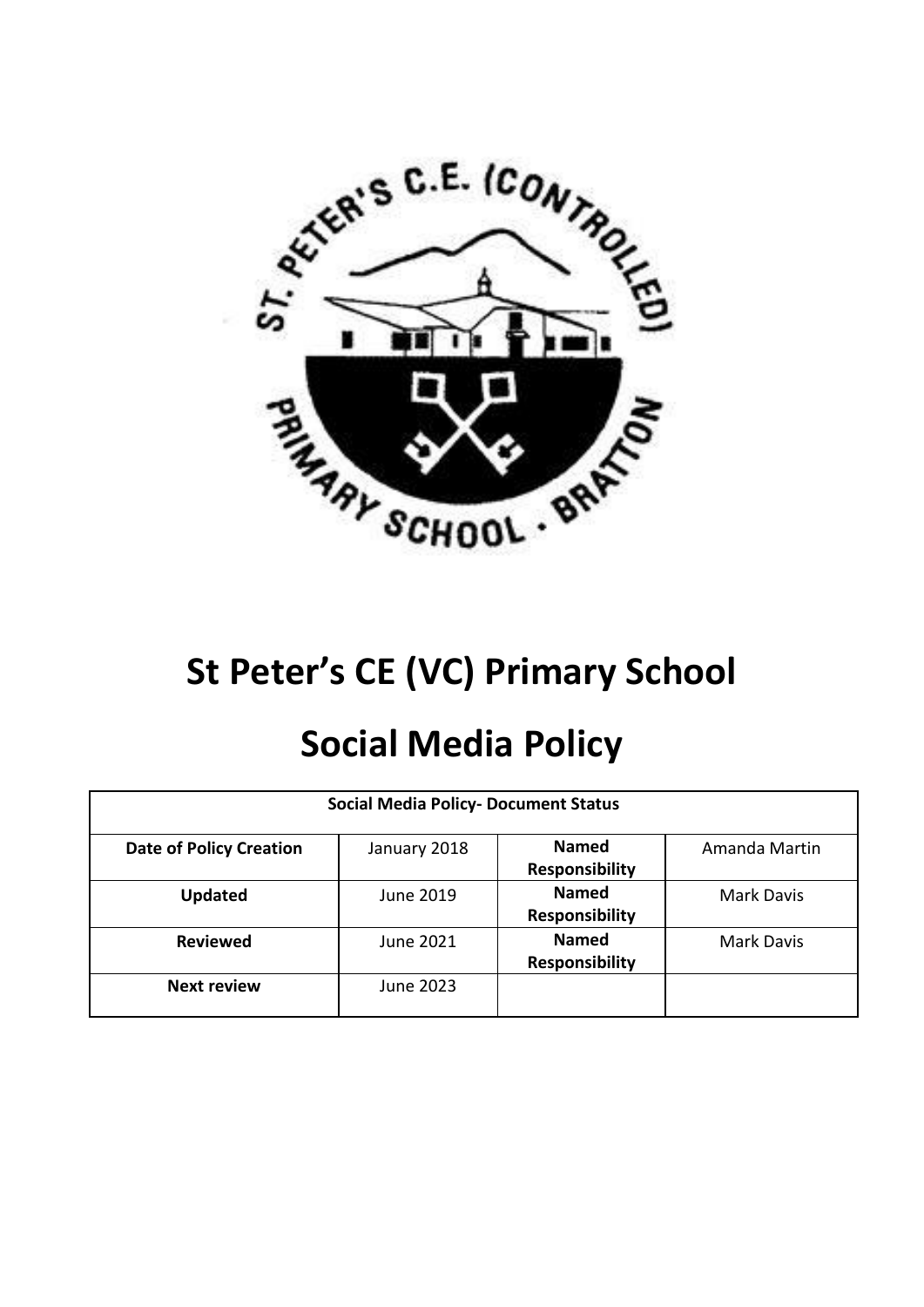Social media and social networking sites play an important role in the lives of many people. We recognise that sites bring risks, but equally there are many benefits. This policy provides clarity for the way in which social media/mobile phones are to be used by pupils, staff, governors, visitors and parents at St Peter's Bratton Primary School.

There key areas are dealt with in this policy:

- ❖ **The use of social networking sites by pupils within school**
- ❖ **Use of social networking by staff in a personal capacity**
- ❖ **Comments posted by parents/carers**
- ❖ **Dealing with incidents of online bullying**

#### **The use of social networking sites by pupils within school**

The school's policy is that social networking sites should not be used/accessed in school unless under the direction of a teacher and for a purpose clearly apparent from the learning objective of the relevant learning experience.

If social media sites are used then staff should determine which tools are appropriate.

Parents will give permission for children to access these sites in school as well as permission for images of their child / child's work to be included on the site.

**Social networking sites, such as Instagram and Facebook require everyone to be at least 13 years old before they can create an account.**

### **Use of social networking by staff in a personal capacity**

It is possible that a high proportion of staff will have their own social networking site accounts. It is important for them to protect their professional reputation by ensuring that they use their personal accounts in an appropriate manner.

Guidelines are issued to staff:

- Staff must **never** add pupils as 'friends' into their personal accounts (including past pupils under the age of 16).
- Staff are **strongly advised** not to add parents as 'friends' into their personal accounts.
- Staff **must not** post comments about the school, pupils, parents or colleagues including members of the Governing Body.
- Staff **must not** use social networking sites within lesson times (for personal use).
- Staff should only use social networking in a way that does not conflict with the current National Teacher's Standards.